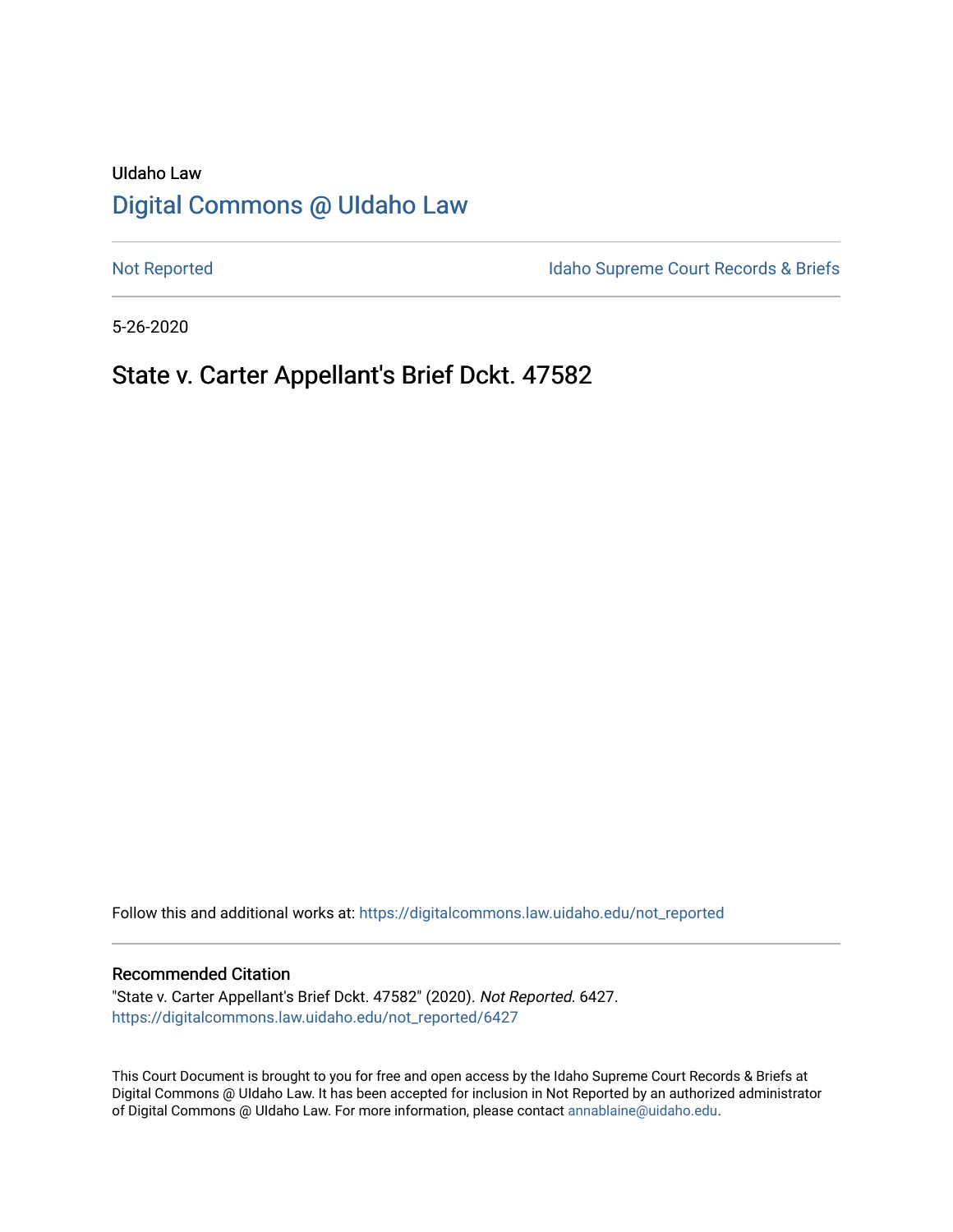Electronically Filed 5/26/2020 9:58 **AM**  Idaho Supreme Court Karel Lehrman, Clerk of the Court By: Brad Thies, Deputy Clerk

ERIC D. FREDERICKSEN State Appellate Public Defender I.S.B. #6555

JUSTIN M. CURTIS Deputy State Appellate Public Defender I.S.B. #6406 322 E. Front Street, Suite 570 Boise, Idaho 83702 Phone: (208) 334-2712 Fax: (208) 334-2985 E-mail: documents@sapd.state.id. us

### IN THE SUPREME COURT OF THE STATE OF IDAHO

| STATE OF IDAHO,           |                                     |
|---------------------------|-------------------------------------|
|                           | NO. 47582-2019                      |
| Plaintiff-Respondent,     |                                     |
|                           | <b>ADA COUNTY NO. CR01-19-35531</b> |
| V.                        |                                     |
|                           |                                     |
| <b>GARY WAYNE CARTER,</b> | <b>APPELLANT'S BRIEF</b>            |
|                           |                                     |
| Defendant-Appellant.      |                                     |
|                           |                                     |

## STATEMENT OF THE CASE

Nature of the Case

Gary Wayne Carter appeals from his judgment of conviction for possession of a controlled substance, amphetamine. Mr. Carter pleaded guilty, and the district court imposed a unified sentence of seven years, with six years determinate. He filed an Idaho Criminal Rule 35 *(hereinafter,* Rule 35) motion for reduction of sentence, which was denied. Mr. Carter appeals, and he asserts that the district court abused its discretion by imposing an excessive sentence and by denying his Rule 35 motion.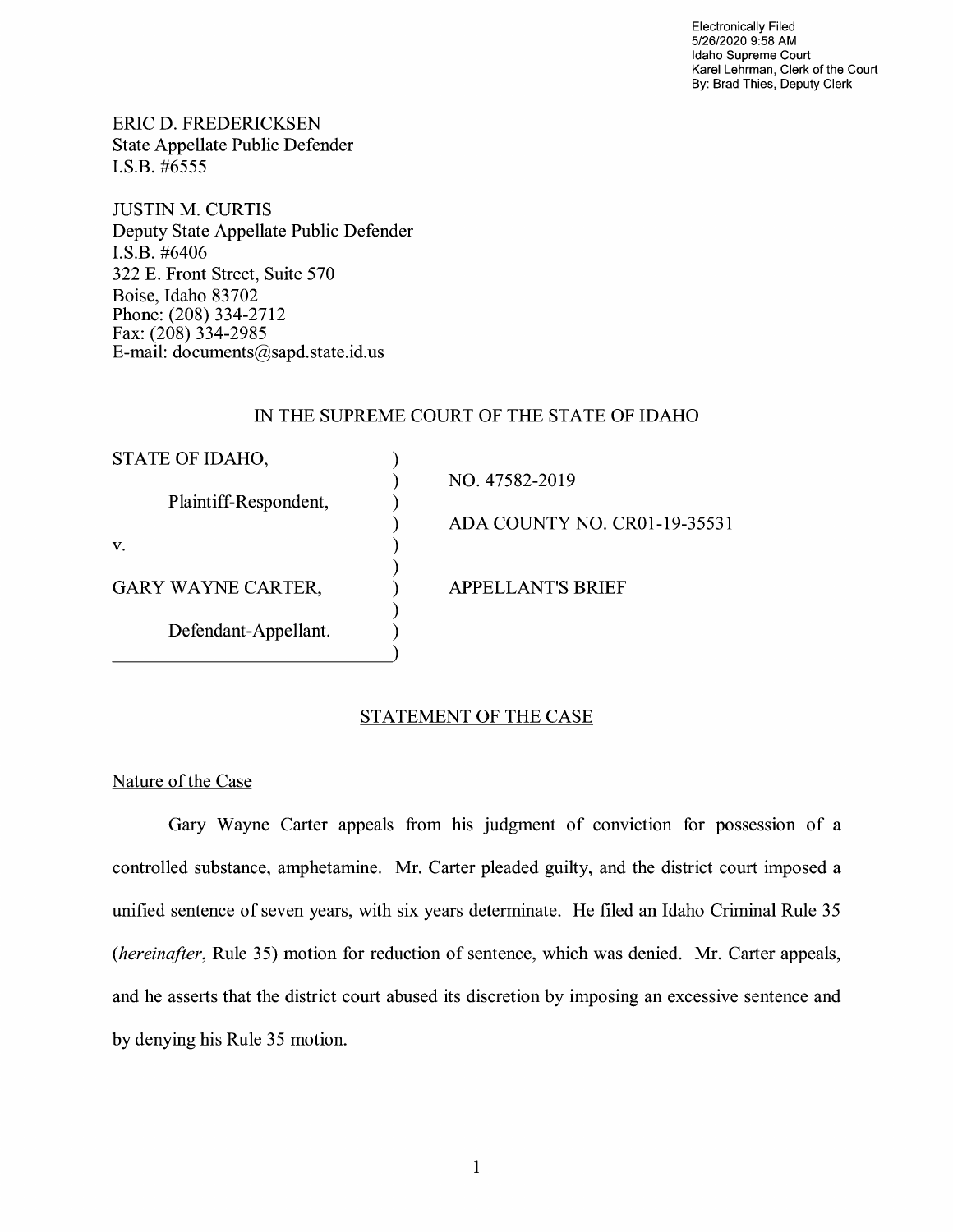#### Statement of the Facts & Course of Proceedings

Mr. Carter was on parole and was unaware that an agent's warrant had been issued. (Presentence Investigation Report *(hereinafter,* PSI), p.2.) The Boise Police, aided by Probation and Parole investigators, contacted Mr. Carter at a McDonald's in Meridian. (PSI, p.1.) Mr. Carter was taken into custody and searched; officers found a pill bottle containing amphetamines. (PSI, p.1.) Mr. Carter stated that he had ADHD and sleep apnea and should have had his doctor prescribe the medication. (PSI, p.2.)

Mr. Carter was charged with possession of a controlled substance.  $(R_{11}, p.23)$ . He pleaded guilty and the district court imposed a unified sentence of seven years, with six years determinate. (R., p.43.) He filed a Rule 35 motion, which was denied. (Augmentation.)<sup>1</sup> Mr. Carter appealed. (R., p.47.)

#### ISSUES

- I. Did the district court abuse its discretion when it imposed a unified sentence of seven years, with six years determinate, upon Mr. Carter following his plea of guilty to possession of a controlled substance?
- II. Did the district court abuse its discretion when it denied Mr. Carter's Rule 35 motion for reduction of sentence?

 $<sup>1</sup>$  A motion to augment the record with the Rule 35 motion, the memorandum in support, and the</sup> order denying the motion is being filed contemporaneously with this Appellant's Brief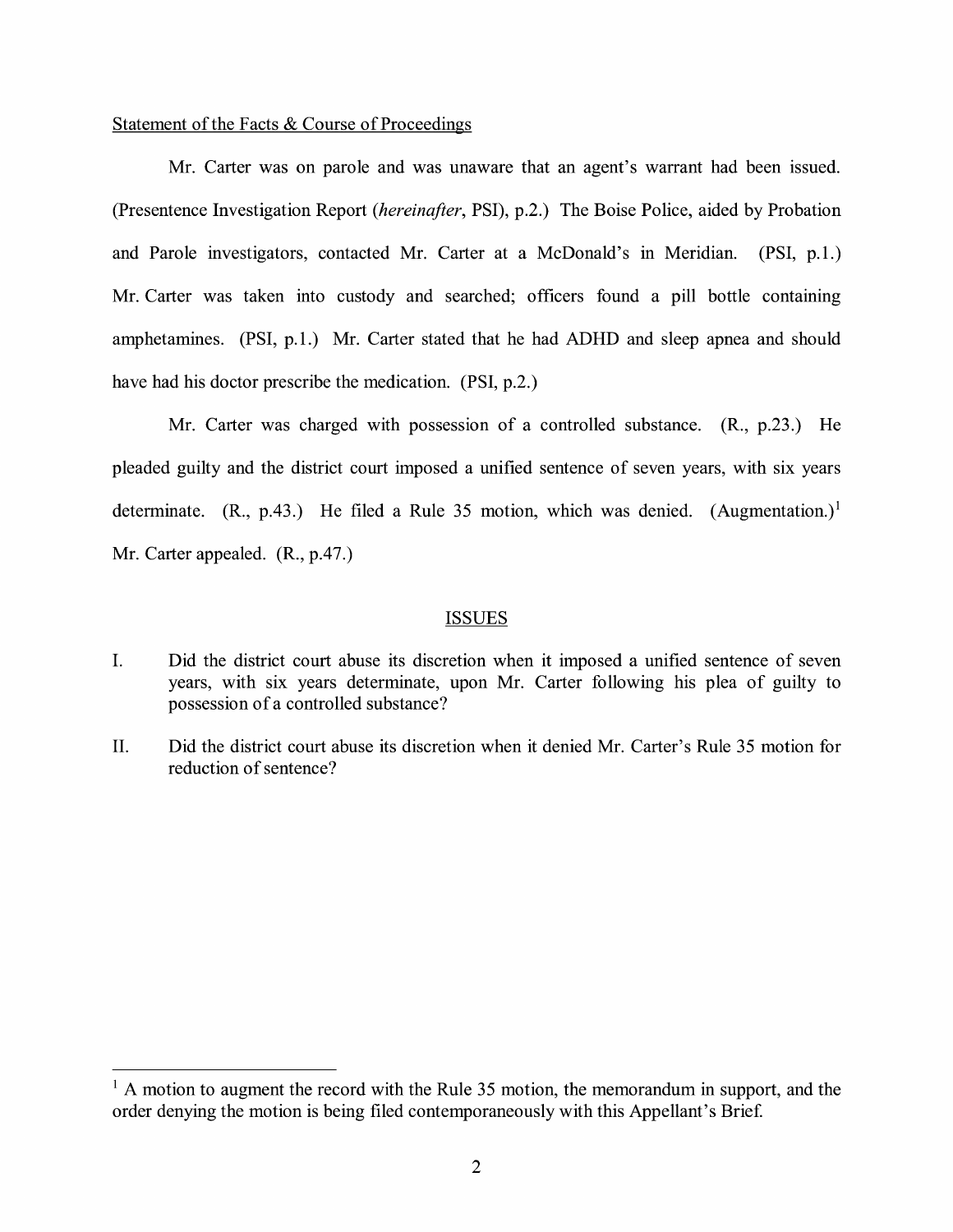#### ARGUMENT

I.

## The District Court Abused Its Discretion When It Imposed A Unified Sentence Of Seven Years, With Six Years Determinate, Upon Mr. Carter Following His Plea Of Guilty To Possession Of A Controlled Substance

"It is well-established that '[w]here a sentence is within statutory limits, an appellant has the burden of showing a clear abuse of discretion on the part of the court imposing the sentence."' *State v. Pierce,* 150 Idaho 1, 5 (2010) (quoting *State v. Jackson,* 130 Idaho 293, 294 (1997) (alteration in original)). Here, Carter's sentence does not exceed the statutory maximum. Accordingly, to show that the sentence imposed was unreasonable, Mr. Carter "must show that the sentence, in light of the governing criteria, is excessive under any reasonable view of the facts." *State v. Strand,* 137 Idaho 457, 460 (2002).

"'Reasonableness' of a sentence implies that a term of confinement should be tailored to the purpose for which the sentence is imposed." *State v. Adamcik,* 152 Idaho 445, 483 (2012) (quoting *State v. Stevens,* 146 Idaho 139, 148 (2008)).

In examining the reasonableness of a sentence, the Court conducts an independent review of the entire record available to the trial court at sentencing, focusing on the objectives of criminal punishment: (1) protection of society; (2) deterrence of the individual and the public; (3) possibility of rehabilitation; and (4) punishment or retribution for wrongdoing.

*Stevens,* 146 Idaho at 148. "A sentence is reasonable if it appears necessary to accomplish the primary objective of protecting society and to achieve any or all of the related goals of deterrence, rehabilitation, or retribution." *State v. Delling,* 152 Idaho 122, 132 (2011).

At the sentencing hearing, counsel for Mr. Carter acknowledged that a prison sentence was appropriate due to Mr. Carter's criminal history and requested 12 to 18 months determinate. (Sent. Tr., p.9, Ls.1-4.) Counsel noted that Mr. Carter had been released on parole in April,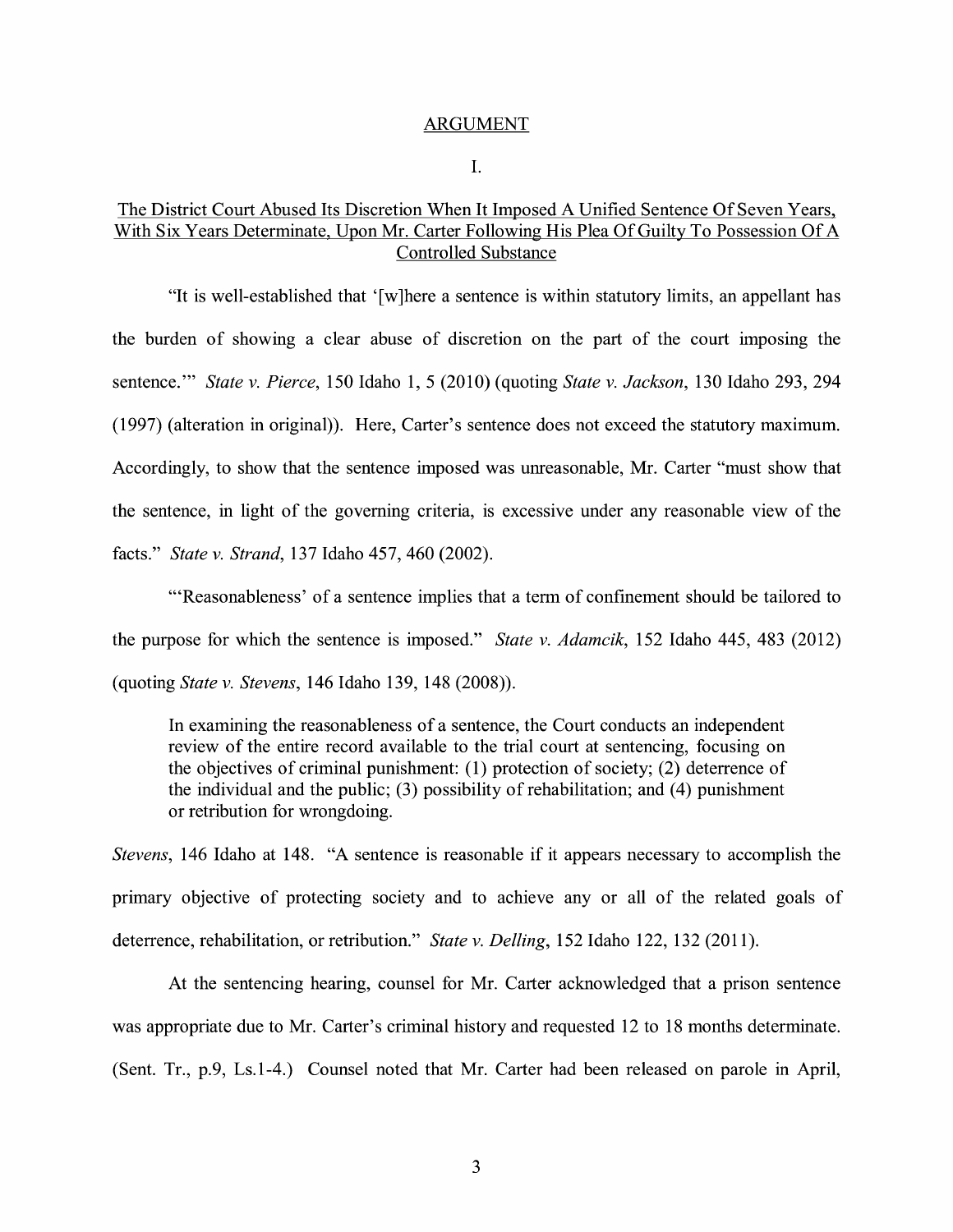2019, and, "it appeared that he was doing well and making his after care and UAs and that he was following through." (Sent. Tr., p.9, Ls. 5-10.) Then, in August, Mr. Carter "began to slip." (Sent. Tr., p.9, Ls.11-15.) Mr. Carter was injured at work and was given cortisone shots and he relapsed on Adderall that was not his. (Sent. Tr., p.9, Ls.11-18.)

Mr. Carter addressed the district court at the sentencing hearing. He stated,

I just want to get out of prison. I had a full-time job working 12 hours a day. Like [my attorney] said, I passed every drug test my parole officer gave me. There at the end  $- I$  have sleep apnea  $-$  and it's not a good excuse and I take responsibility for my actions  $-$  but I was adjusting pills because I was in the process of going to the doctor to keep me awake because my machine had broke from the prison that they gave me when I got released.

But, I mean, I done really good on parole, and, you know, I didn't return to the crime that I did commit in my past life. I do have a very bad criminal history and I've been in prison half my life. I did change a little bit.

(Sent. Tr., p.10, Ls.6-21.)

Considering that Mr. Carter had been doing well on parole, was employed, accepted responsibility for his actions and acknowledged his guilt, Mr. Carter respectfully submits that the district court abused its discretion by imposing an excessive sentence in this case.

II.

## The District Court Abused its Discretion By Denying Mr. Carter's Rule 35 Motion For Reduction Of Sentence

In the memorandum in support of his Rule 35 motion, Mr. Carter noted that he was selfmedicating with an illegal drug rather than getting a prescription. (Memorandum in Support of Motion to Reduce Sentence, p.2.) Mr. Carter was cooperative with law enforcement at the time of his arrest and allowed authorities to search his cell phone. (Memorandum in Support of Motion to Reduce Sentence, p.2.) Mr. Carter acknowledged that he had a criminal history, but pointed out that his felony conviction from 1995 to 2000 consisted largely of breaking and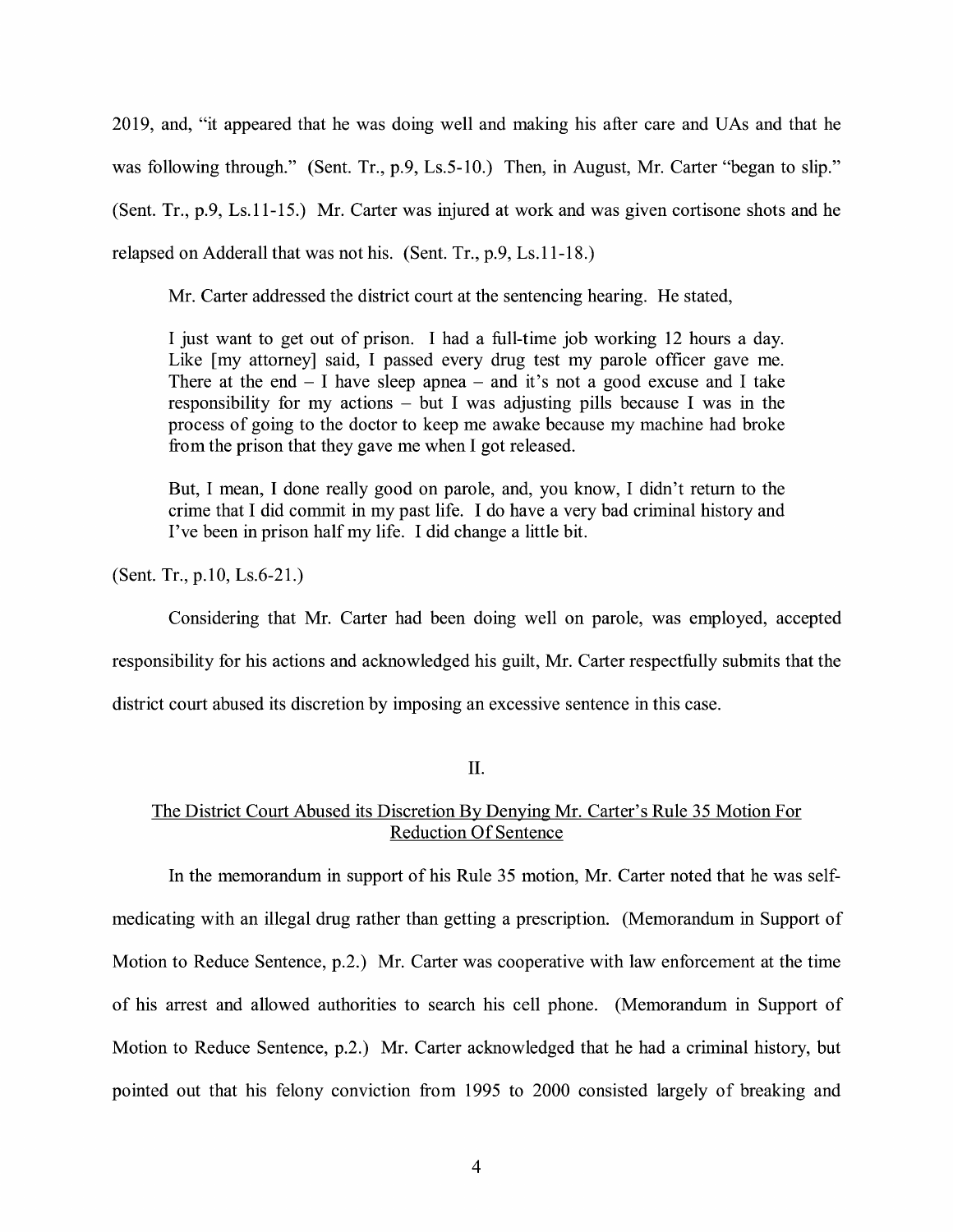entering charges that were charged separately but consolidated for sentencings. (Memorandum in Support of Motion to Reduce Sentence, p.3.)

Finally, Mr. Carter attached his Offender History Notes to the memorandum, which demonstrate that he was engaged in programming and had proven to be a hard worker in the kitchen. (Memorandum in Support of Motion to Reduce Sentence, p.4.) He had completed Aggression Replacement Training and Cognitive Behavioral Intervention and was granted parole on his first opportunity because of his performance while in custody. (Memorandum in Support of Motion to Reduce Sentence, p.4.)

Considering this information, as well as the sentence before the court at the time of sentencing, Mr. Carter submits that the district court abused its discretion by imposing an excessive sentence in this case.

#### **CONCLUSION**

Mr. Carter respectfully requests that this Court reduce his sentence as it deems appropriate. Alternatively, he requests that his case be remanded to the district court for a new sentencing hearing.

DATED this 26<sup>th</sup> day of May, 2020.

/s/ Justin M. Curtis JUSTIN M. CURTIS Deputy State Appellate Public Defender